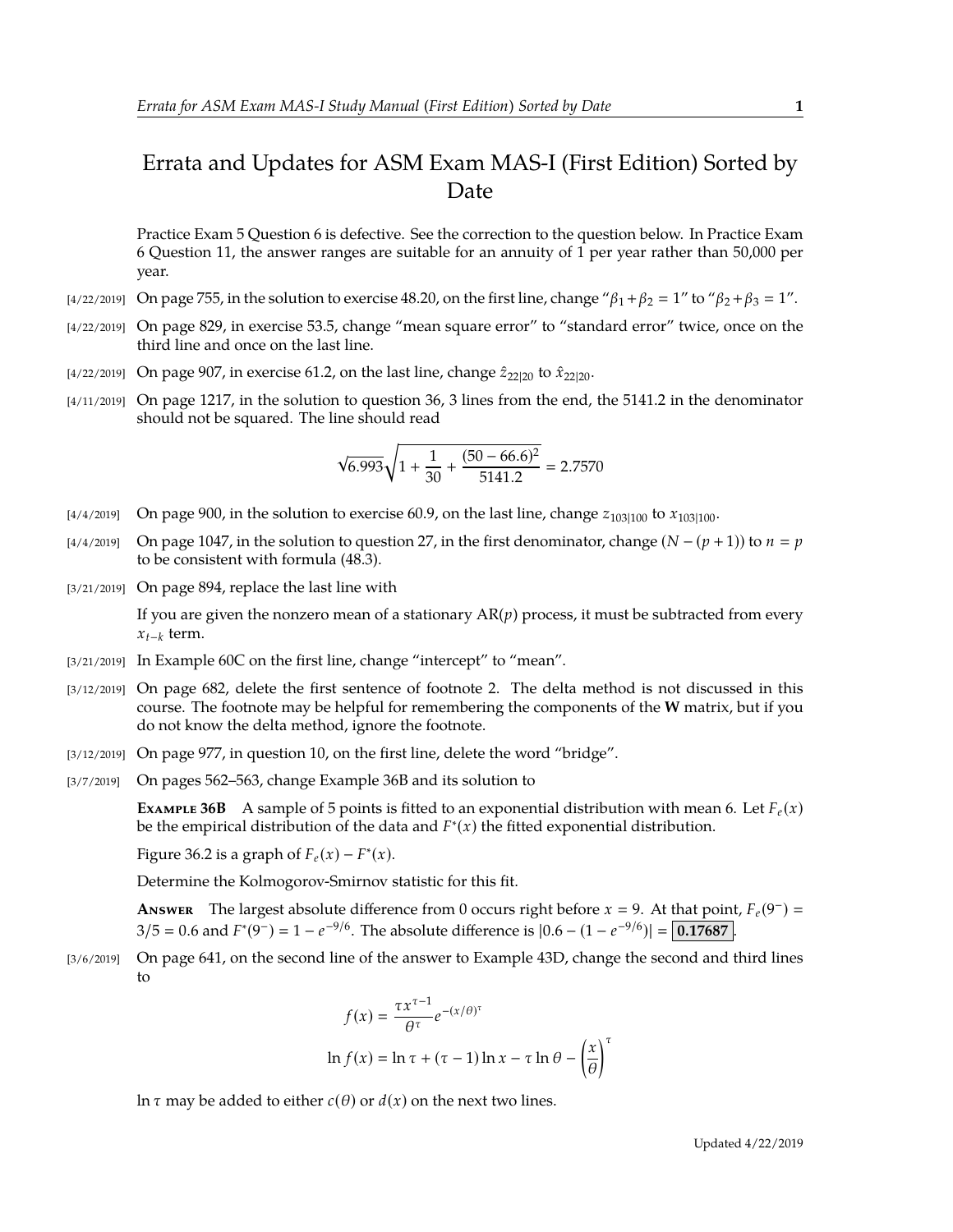- [3/2/2019] On pages 367–368, in Example 27C, *e*(20) is the expected value of the random variable given that it is greater than 20. The parenthetical remark on page 368 starting with "Actually" is true, but not derived anywhere in the manual, so you may ignore it.
- $[2/7/2019]$  On page 561, in equation (36.1), change  $F(u)$  to  $F(d)$ .
- [12/31/2018] On page 641, on the fourth line of the answer to Example 43D, change  $b(\theta) = \theta^{\tau}$  to  $b(\theta) = \theta^{-\tau}$ .
- [12/25/2018] On page 868, on the second line of the second paragraph, replace the first url with [www.maths.](www.maths.adelaide.edu.au/andrew.metcalfe/Data) [adelaide.edu.au/andrew.metcalfe/Data](www.maths.adelaide.edu.au/andrew.metcalfe/Data).
- [11/6/2018] On page 343, on lines 2 through 5, add a factor *b* before each *k*:

$$
bk_5(16) = \frac{e^{-((16-5)^2)/2(8^2)}}{\sqrt{2\pi}} = 0.155012
$$

$$
bk_{12}(16) = \frac{e^{-((16-12)^2)/2(8^2)}}{\sqrt{2\pi}} = 0.352065
$$

$$
bk_{15}(16) = \frac{e^{-((16-15)^2)/2(8^2)}}{\sqrt{2\pi}} = 0.395838
$$

$$
bk_{20}(16) = \frac{e^{-((16-20)^2)/2(8^2)}}{\sqrt{2\pi}} = 0.352065
$$

- [10/28/2018] On page 169, in the solution to exercise 14.9, on the first and second lines, change "with mean 1" to "on  $[0, 1]$ ".
- [10/28/2018] On page 216, two lines after formula (18.2), change  $1-10(0.9^9) = 0.964844$  to  $1-10(0.5^9) = 0.980469$ .
- [10/28/2018] On page 292, in the box before exercises 24.8 and 24.9, on the third line, change "geometric" to "gamma".
- [10/28/2018] On page 305, change the first two lines of the solution to exercise 24.7 to

$$
c = \max\left(\frac{f(x)}{g(x)}\right)
$$

$$
\frac{f(x)}{g(x)} = \frac{xe^{-x}}{1/(1+x)^2}
$$

- $[10/28/2018]$  On page 326, in the solution to exercise 25.24, on the third line, change "by  $\theta$ " to "be  $\theta$ .
- $\frac{1}{10}$  or  $\frac{1}{10}$  or  $\frac{1}{2}$  in exercise 36.22, in the third bullet, change all 4 denominators from *n* to  $\sqrt{n}$ .
- [10/28/2018] On page 622, in the solution to exercise 40.3, on thee fifth line, change  $\lambda^{-n\bar{X}}$  to  $\lambda^{n\bar{X}}$ .
- [10/28/2018] On page 624, in the solution to exercise 40.9, on the second-to-last line, change the −2 at the beginning of the line and the −2 after "or" to 2; remove the minus signs.
- [10/28/2018] On page 625, on the third line of the third paragraph, change "20<sup>th</sup> percentile" to "15<sup>th</sup> percentile".
- $(10/28/2018)$  On page 628, in the solution to exercise 41.4, on the first line, change  $(3, 8)$  to  $(5, 8)$ .
- [10/28/2018] On page 857, in the solution to exercise 55.14, item 2, change "latter takes the response into account" to "former takes the response into account".
- [10/28/2018] On page 939, in the solution to exercise 64.5, on the second to last line, delete the "is derived" that is before "by".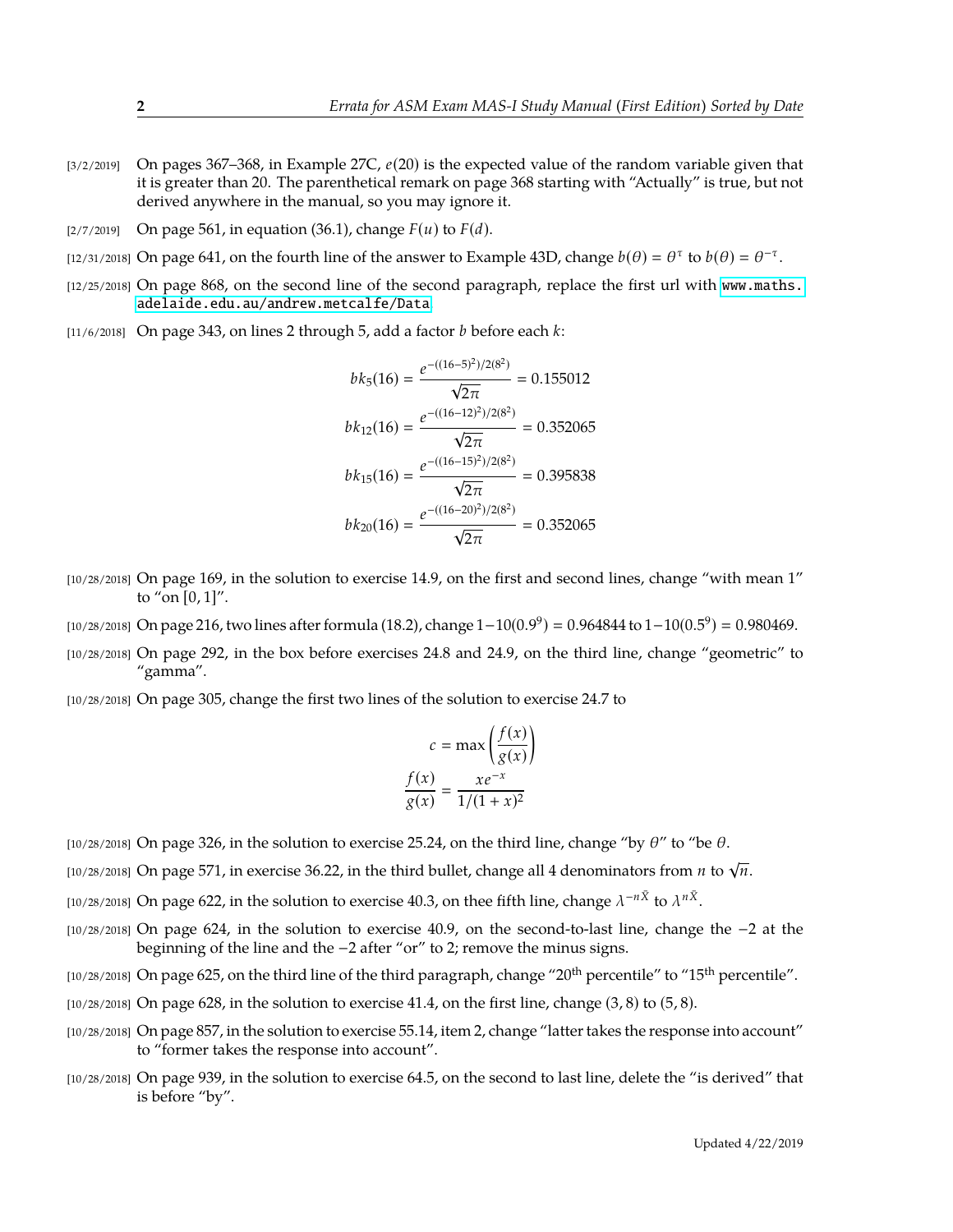- [10/28/2018] On page 1048, in the solution to question 34, on the first displayed line, change the denominator 2π $x^2$  to  $2πx^3$ .
- [10/28/2018] On page 1052, in the solution to question 11, on the last line, change  $\frac{l_{52}}{l_{51}}$  to  $\frac{l_{53}}{l_{52}}$  $\frac{1}{l_{52}}$ .
- [10/28/2018] On page 1097, in the solution to question 11, on the last line, 13.883 should be multiplied by 50,000 to obtain a final answer of  $\vert$  694,150  $\vert$
- [10/28/2018] On page 1104, in the solution to question 45, on the second and fourth lines (once apiece), change  $Cov(x_t, x_{t+1})$  to  $Cov(x_t, x_{t+2})$ .
- [10/25/2018] On page 872, in the box for exercises 57.2 and 57.3, in the table for centered moving averages, change the entry for 2011Q3 from 127.65 to 127.625.
- [10/12/2018] On page 1006, in question 6, in the two bullets, change "payment per loss" to "payment per payment". Change the last line of the question to

Calculate the percentage increase in the variance of payment per loss in 2016 over 2015.

[9/30/2018] On page 1069, replace the solution to question 41 with

The variance of the terms in the series, by formula (62.3), is

$$
\sigma^2 = 4(1 + 0.8^2 + 0.6^2) = 8
$$

The nonzero autocorrelations for the MA(2) series are at lags 1 and 2, based on formula (62.5).

$$
\rho_1 = \frac{0.8 + (0.8)(0.6)}{1 + 0.8^2 + 0.6^2} = 0.64
$$

$$
\rho_2 = \frac{0.6}{1 + 0.8^2 + 0.6^2} = 0.3
$$

Using formula (61.1), the variance of the sample mean is

$$
\begin{aligned} \text{Var}(\bar{x}_t) &= \frac{\sigma^2}{n} \left( 1 + 2(1 - 1/n)(\rho_1) + 2(1 - 2/n)(\rho_2) \right) \\ &= \frac{8}{10} \left( 1 + 2(0.9)(0.64) + 2(0.8)(0.3) \right) = \boxed{2.1056} \end{aligned} \tag{E}
$$

[9/13/2018] On page 1223, replace the solution to question 19 with

Since  $n/(n+4) \rightarrow 1$  as  $n \rightarrow \infty$ , the limit of  $\mathbf{E}[\hat{\alpha}_n]$  is 7, making statement I true.

The mean square error of  $\hat{\alpha}_8$  is the square of the bias plus the variance:

bias<sub>$$
\hat{\alpha}_8
$$</sub> $(\alpha) = \frac{7(8)}{8+4} - 7 = 2\frac{1}{3}$   
\nVar $(\hat{\alpha}_8)$  $= \frac{140(7)}{15} = 65\frac{1}{3}$   
\nMSE $(\hat{\alpha}_8)$  $= (2\frac{1}{3})^2 + 65\frac{1}{3} = 70\frac{7}{9}$ 

The variance approaches 70 from below as  $n \to \infty$ , since

$$
\lim_{n \to \infty} \frac{n-1}{2n-1} = \frac{1}{2}
$$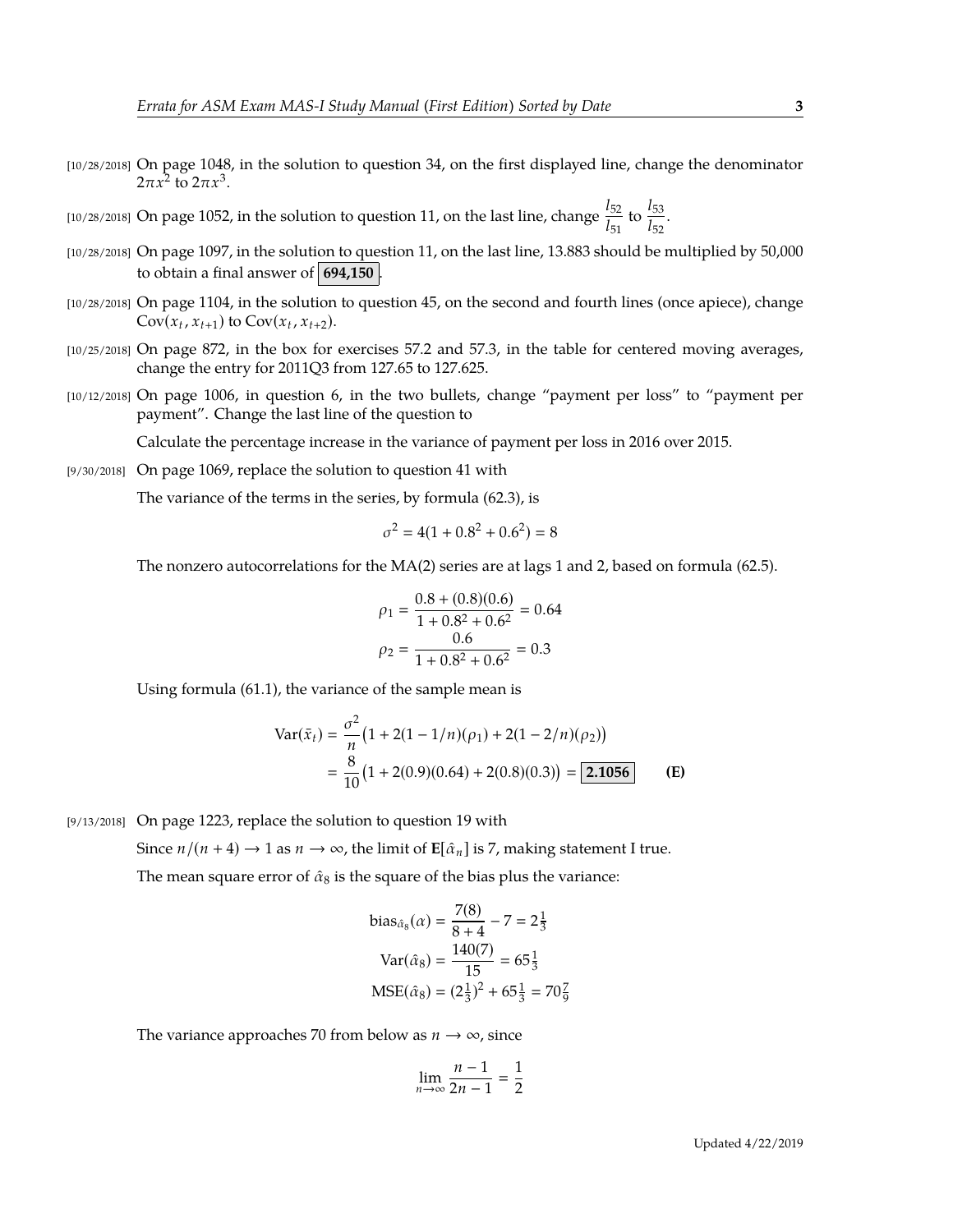and

$$
\frac{n-1}{2n-1} < \frac{n-1}{2n-2} = \frac{1}{2}
$$

Since  $70\frac{7}{9} > 70$ , statement II is true.

Since the variance does not go to 0, we cannot be sure that  $\hat{\alpha}_n$  is consistent, so statement III is false. **(B)**

- [8/31/2018] On page 164, in the solution to exercise 13.30, on the first displayed line, change 10 + 7*e* −(10−*x*)/7 to  $10 - 7e^{-(10-x)/7}.$
- [8/12/2018] On page 667, change the first two lines of exercise 44.15 to

In a cumulative proportional odds model for an ordinal variable, the fitted model is

$$
\ln \frac{\sum_{i=1}^{j} \hat{\pi}_i}{1 - \sum_{i=1}^{j} \hat{\pi}_i} = b_{0j} + b_1 x_1
$$

[8/12/2018] On page 674, in the solution to exercise 44.23, two lines from the end, change  $\Phi(1.01)$  to  $\Phi(1.32)$ .

[8/12/2018] On page 1183, in the solution to question 33, on the second line, put "ln" before  $\frac{\mu}{1}$  $\frac{1}{1-\mu}$ .

- [8/8/2018] On page 745, exercise 48.16 is a duplicate of exercise 48.13.
- [8/8/2018] On page 746, in exercise 48.17, on the second line of the second bullet, put a period after 0.940. The statement beginning "A second regression equation" should be moved to a third bullet.
- [8/8/2018] On page 753, in the solutions to exercises 48.10 and 48.11, on the displayed line in each solution,  $SSE_R$  and  $SSE_{UR}$  should be interchanged so that the numerator is  $(SSE_R - SSE_{UR})/q$ . In addition, in the solution to exercise 48.11, put parentheses around *n* − *p* in the denominator.
- [8/8/2018] On page 753, in the solution to exercise 48.13, on the first and second lines, delete the sentence fragment "The unrestricted model with 8 variables."
- [8/8/2018] On page 753, in the solution to exercise 48.14, on the displayed line, change *n* − *k* to *n* − *p*.
- [8/8/2018] On page 764, in exercise 49.2, in the first bullet, change  $\hat{y}$  to  $\hat{y}_i$ .
- [8/8/2018] On page 766, in the solution to exercise 49.2, on the second line, change  $\hat{y}$  to  $\hat{y}_i$ . Replace the last line with

$$
r_3 = \frac{\hat{\varepsilon}_3}{s\sqrt{1 - h_{33}}} = \frac{1.2}{2\sqrt{1 - 0.6}} = \boxed{0.948683}
$$

[8/8/2018] On page 842, replace the solution to exercise 54.10 with

The mean squared error of the full model is  $284/(60-5) = 5.163636$ . Then

$$
C_p(0) = \frac{326}{60} = 5.4333
$$
  
\n
$$
C_p(1) = \frac{314 + 2(5.163636)}{60} = 5.4055
$$
  
\n
$$
C_p(2) = \frac{303 + 2(2)(5.163636)}{60} = 5.3942
$$
  
\n
$$
C_p(3) = \frac{293 + 2(3)(5.163636)}{60} = 5.4000
$$
  
\n
$$
C_p(4) = \frac{284 + 2(4)(5.163636)}{60} = 5.4218
$$

Updated 4/22/2019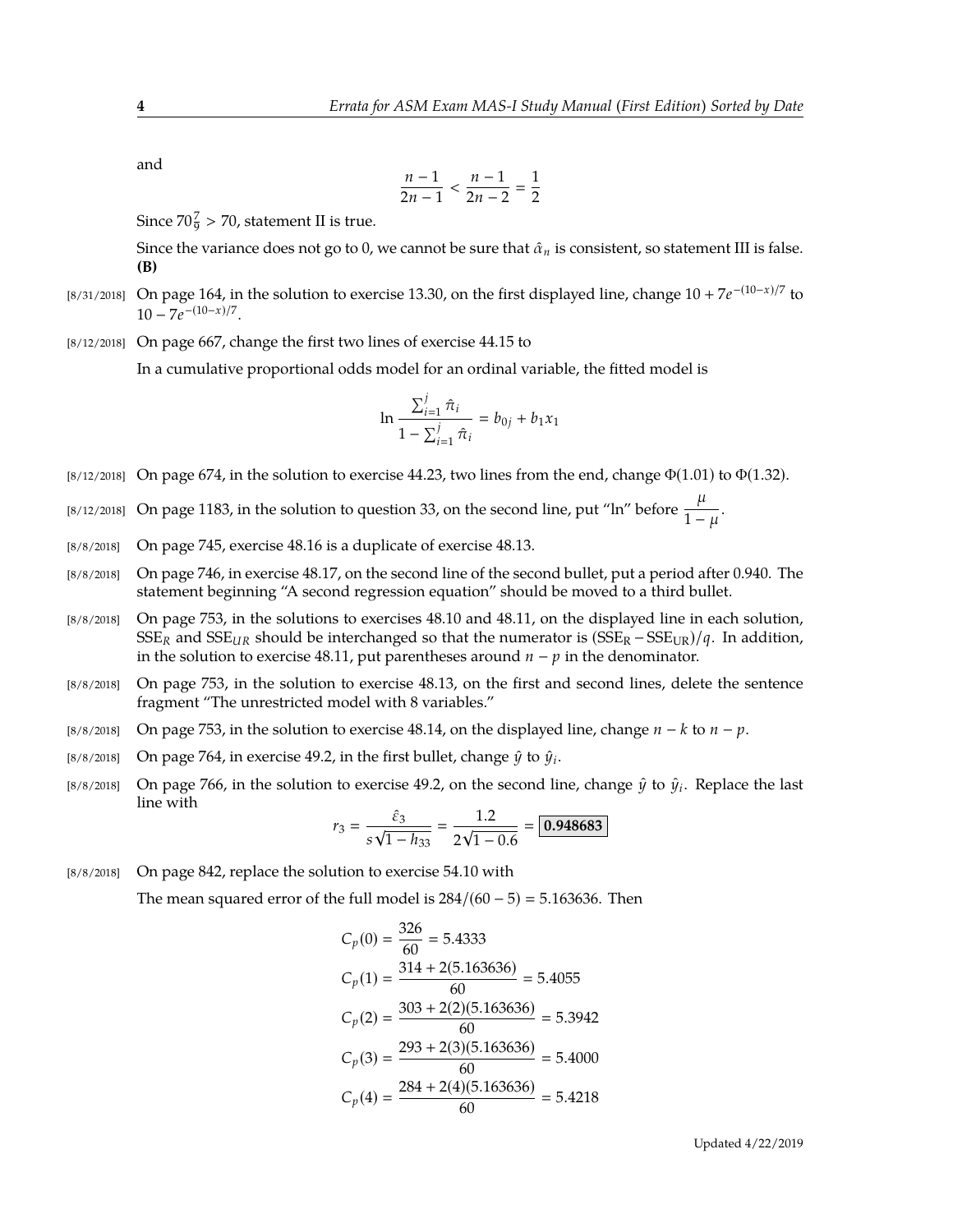The **2-variable** model is selected.

[8/8/2018] On page 843, replace the solution to exercise 54.11 with

The estimated value of the mean square error of the model with 4 explanatory variables is

$$
\hat{\sigma}^2 = \frac{\text{RSS}}{n - p} = \frac{132}{29 - 5} = 5.5
$$

We calculate Mallow's  $C_p$  for each model.

$$
C_p(0) = \frac{162}{29} = 5.586
$$
  
\n
$$
C_p(1) = \frac{145 + 2(1)(5.5)}{29} = 5.379
$$
  
\n
$$
C_p(2) = \frac{140 + 2(2)(5.5)}{29} = 5.586
$$
  
\n
$$
C_p(3) = \frac{136 + 2(3)(5.5)}{29} = 5.828
$$
  
\n
$$
C_p(4) = \frac{132 + 2(4)(5.5)}{29} = 6.069
$$

The model with **1 explanatory variable** has the lowest  $C_p$  and is therefore the best.

- [8/8/2018] On page 843, in the solution to exercise 54.14, on the fourth line, delete the first  $\frac{15}{12}$ , the one without parentheses.
- [8/8/2018] On page 851, on the second line of Section 55.3, change "test data" to "training data".
- [8/8/2018] On page 856, in the solution to exercise 55.11, on the second line, but a negative sign before  $\frac{1}{2}$ ∂ *f*  $\frac{\partial}{\partial \beta_0}$ .
- [7/31/2018] On page 850, in the displayed formula in Subsection 55.2.1, change  $\bar{X}$  to  $\bar{X}_j$ .
- [7/29/2018] On page 434, in exercise 29.25, on the second line, the square symbol should be on the denominator:

$$
S_X(x) = \frac{\theta^4}{(\theta^2 + x^2)^2}
$$

- [7/26/2018] On page 910, in the solution to exercise 61.1, change the final answer to 5.83614.
- [7/26/2018] On page 912, in the solution to exercise 61.14, on the first line, change 0.7 to 70 and + 0.3 to  $-30$ .
- [7/26/2018] On page 1029, in question 27, on the second line, change  $\beta_2$  to  $\mathbf{x}_2$ .
- [7/26/2018] On page 1030, in question 29, on the first bulleted line, insert a comma between 0.3111 and 0.5584.
- [7/26/2018] On page 1078, in the solution to question 30, on the displayed line, change 1.4 in the exponent to 0.4.
- [7/24/2018] On page 884, in the solution to exercise 58.13, change the final answer to −1.25.
- [7/20/2018] On page 303, in the solution to exercise 24.1, change the answer key from **(C)** to **(B)**.
- [7/17/2018] On page 745, in exercise 48.15, on the second line, replace  $\beta_4 x_{i1} x_{i2}$  with  $\beta_4 x_{i2} x_{i3}$ .
- [7/10/2018] On page 708, on the third line of Quiz 46-4, change "loglikehood" to "loglikelihood".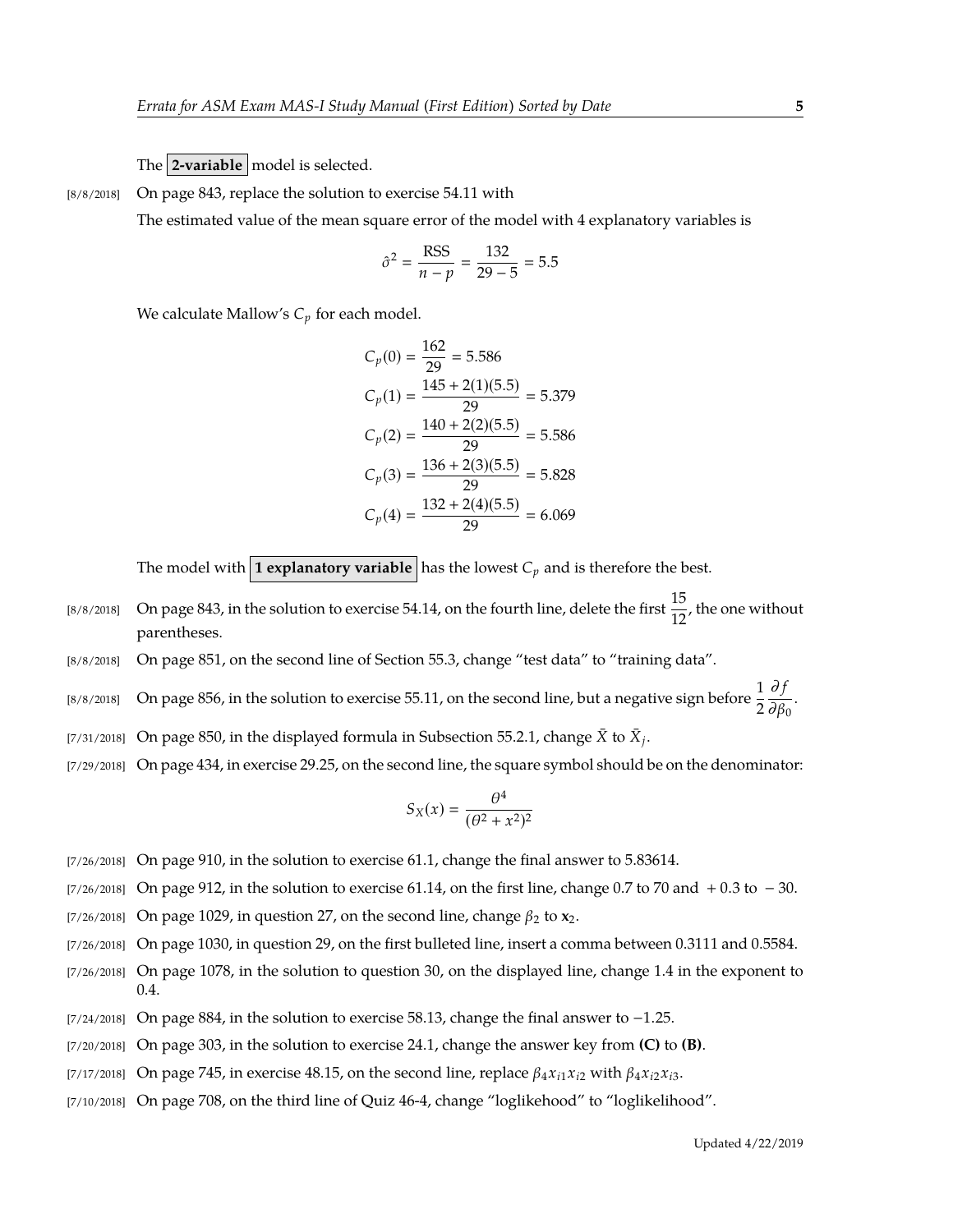- [7/10/2018] On page 820, in the solution to exercise 52.5, on the first line, delete "a" before "Poisson".
- [7/6/2018] On page 659, in the fourth displayed line, on the right side in the exponent, change  $\sum_{i=1}^{p}$  to  $\sum_{i=2}^{p}$ .
- [7/5/2018] On page 1210, in the solution to question 38, on the first line, change "gamma" to "Gaussian". On the fourth line, change " $a(x) = \theta$ ,  $(\theta) = -(x - 1)^2/2x$ " to " $a(x) = -(x - 1)^2/2x$ ,  $b(\theta) = \theta$ ".
- -<br>-[7/2/2018] On page 834, one line below formula (54.1), change "variance of the residual  $\varepsilon$ " to "residual variance of the regression".
- [7/2/2018] On page 835, in the first paragraph of Example 54A, change "The variance of the residual" to "The residual variance of the regression".
- [7/2/2018] On page 838, in exercises 54.8 and 54.9, change "estimated variance of the residuals" to "estimated residual variance of the regression".
- [7/2/2018] On page 838, in exercise 54.10, 2–3 lines from the end, delete the sentence beginning "For each model".
- [7/2/2018] On page 838, in exercise 54.11, on the first line, change 28 to 29. In the table, delete the  $\hat{\sigma}^2$  column.
- [7/1/2018] On page 304, in the solution to exercise 24.3, on the second line of the page(the one with  $u \rightarrow$ ), change  $\sqrt{(1 - u)/2}$  to 1 −  $\sqrt{(1 - u)/2}$ . Replace the last two lines of the solution with

Comparing that fraction to the second number in each pair, we have  $0.55 \le 1 - 0.3 = 0.7$ ,  $0.37 \le$  $1 - 0.4 = 0.6$ ,  $0.62 \ge 0.6$ , and  $0.77 \le 0.8$ . We accept when the second number is less than or equal to the fraction, so we accept all except the third number. The average is  $(0.3 + 0.4 + 0.8)/3 = 0.5$ .

[6/28/2018] On page 730, in exercise 47.20, in the first bullet, change the two subscripts on the right to *i*2 and *i*3:

 $\hat{y}_i = 20.0 - 1.5x_{i2} - 2.0x_{i3}$ 

- $[6/28/2018]$  On page 733, in the solution to exercise 47.12, on the third line, change  $b_2$  to  $b_3$ .
- [6/28/2018] On page 738, on the first line of Example 48B, change β5*x*<sup>6</sup> to β5*x*5.
- $\frac{16}{28}$ /2018] On page 741, in exercise 48.2, on the second line, replace  $x_{i7}$  with  $x_{i6}$ .
- $[6/28/2018]$  On page 747, in exercise 48.21, on the last line, change  $β_3 = 0$  to  $β_4 = 0$ .
- <sup>[6/28/2018]</sup> On page 769, two lines above equation (50.1), change  $β_0 + β_1x^*$  to  $β_1 + β_2x^*$ .
- [5/17/2018] On page 416, in the solution to exercise 29, replace the fifth and sixth lines with

$$
\left(\frac{\theta}{1.82}\right)^{\tau} = -\ln 0.4
$$

$$
\left(\frac{\theta}{12.66}\right)^{\tau} = -\ln 0.8
$$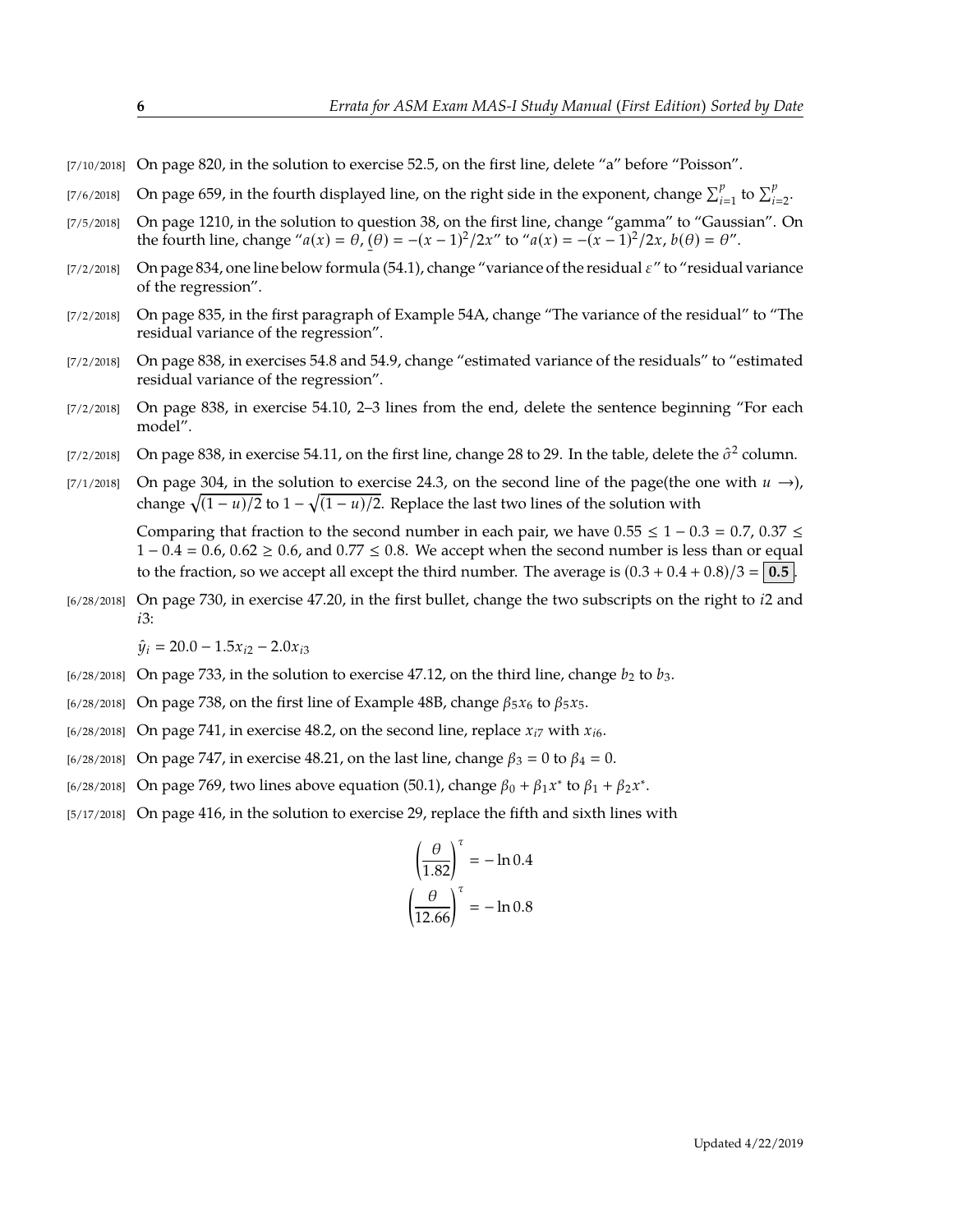[5/17/2018] On page 418, replace the solution to Quiz 28-2 with the following:

$$
e^{-(\theta/20)^{\tau}} = 0.2
$$
  
\n
$$
e^{-(\theta/560)^{\tau}} = 0.7
$$
  
\n
$$
\left(\frac{\theta}{20}\right)^{\tau} = -\ln 0.2
$$
  
\n
$$
\left(\frac{\theta}{560}\right)^{\tau} = -\ln 0.7
$$
  
\n
$$
28^{\tau} = \frac{\ln 0.2}{\ln 0.7}
$$
  
\n
$$
\tau \ln 28 = \ln \left(\frac{\ln 0.2}{\ln 0.7}\right)
$$
  
\n
$$
\hat{\tau} = \frac{\ln ((\ln 0.2)/(\ln 0.7))}{\ln 28} = \frac{1.506815}{\ln 28} = 0.452198
$$
  
\n
$$
\hat{\theta} = \frac{20}{(-\ln 0.2)^{-1/0.452198}} = \boxed{57.289}
$$

- [5/15/2018] On page 412, in the solution to exercise 28.18, on the second to last line,  $\left(\frac{6}{5}\right)$ 9  $\int_0^{\tau} = \frac{\ln 0.75}{\ln 0.25} = 0.20752$ should be moved to a separate line.
- [5/15/2018] On page 412, in the solution to exercise 28.19, on the last line of the page, change ln 0.2 to ln 0.4.
- [5/10/2018] On page 359, in the solution to exercise 26.18, on the second line, change −1.33 to −0.67. On the third line, change 0.0159 to 0.1587. On the last line, change 0.1067 to 0.1047.
- [3/13/2018] On page 780, 2–3 lines from the bottom of the page, change "at 1% significance but not at 2% significance" to "at 2% significance but not at 1% significance".
- [3/4/2018] On page 841, replace the solution to exercise 54.2 with

We need 4 variables for AGE, 1 for SEX, 1 for BLOOD PRESSURE, and 1 for CHILDREN, a total of 7 variables. We start with 1 model with just the intercept, then consider 7 models for the first variable to add, 6 for the second, and so on. Total number of models considered is

$$
1 + \sum_{k=0}^{6} (7 - k) = 1 + \frac{(7)(8)}{2} = \boxed{29}
$$

[2/19/2018] On page 295, in the solution to exercise 23.9, on the second line, replace 2.51 with 2.52. Replace the sixth line with

$$
x_2 = e^{0.75(2.52) + 5.6} = 1790.05
$$

Replace the last line with

$$
\frac{241.21 + 1690.05 + 526.41 + 0}{4} = \boxed{614.42}
$$
 (A)

[2/19/2018] On page 780 in the table at the top of the page, and in the corresponding table on page 786, change the second column of the  $D_A$  and  $D_B$  lines to match the following table: